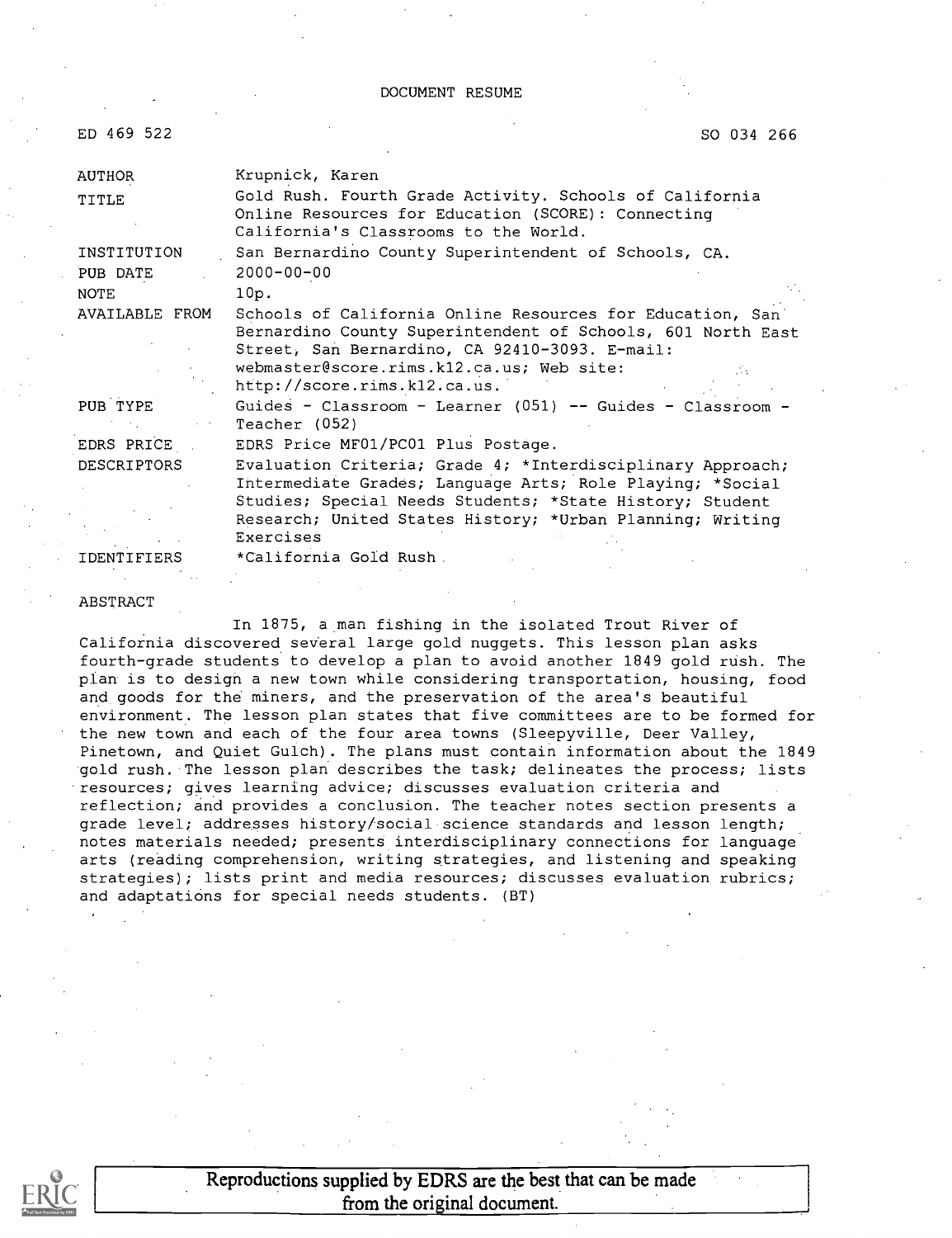ED 469 522



Schools of California Online Resources for Education (SCORE): Connecting California's Classrooms to the World

# Gold Rush

### Fourth Grade Activity by Karen Krupnick

**SCORE** San Bernardino County Superintendent of Schools 601 North E. Street San Bernardino, CA 92410-3093



1

http://score.rims.k12.ca.us/activity/goldrush

#### 2000

PERMISSION TO REPRODUCE AND DISSEMINATE THIS MATERIAL HAS BEEN GRANTED BY

///<u>· Hull</u>

TO THE EDUCATIONAL RESOURCES INFORMATION CENTER (ERIC)

BEST COPY AVAILABLE

 $\mathcal{Z}$ 

U.S. DEPARTMENT OF EDUCATION Office of Educational Research and Improvement EDUCATIONAL RESOURCES INFORMATION

CENTER (ERIC)<br>**go** This document has been reproduced as<br>received from the person or organization originating it.

Minor changes have been made to improve reproduction quality.

° Points of view or opinions stated in this document do not necessarily represent official OERI position or policy.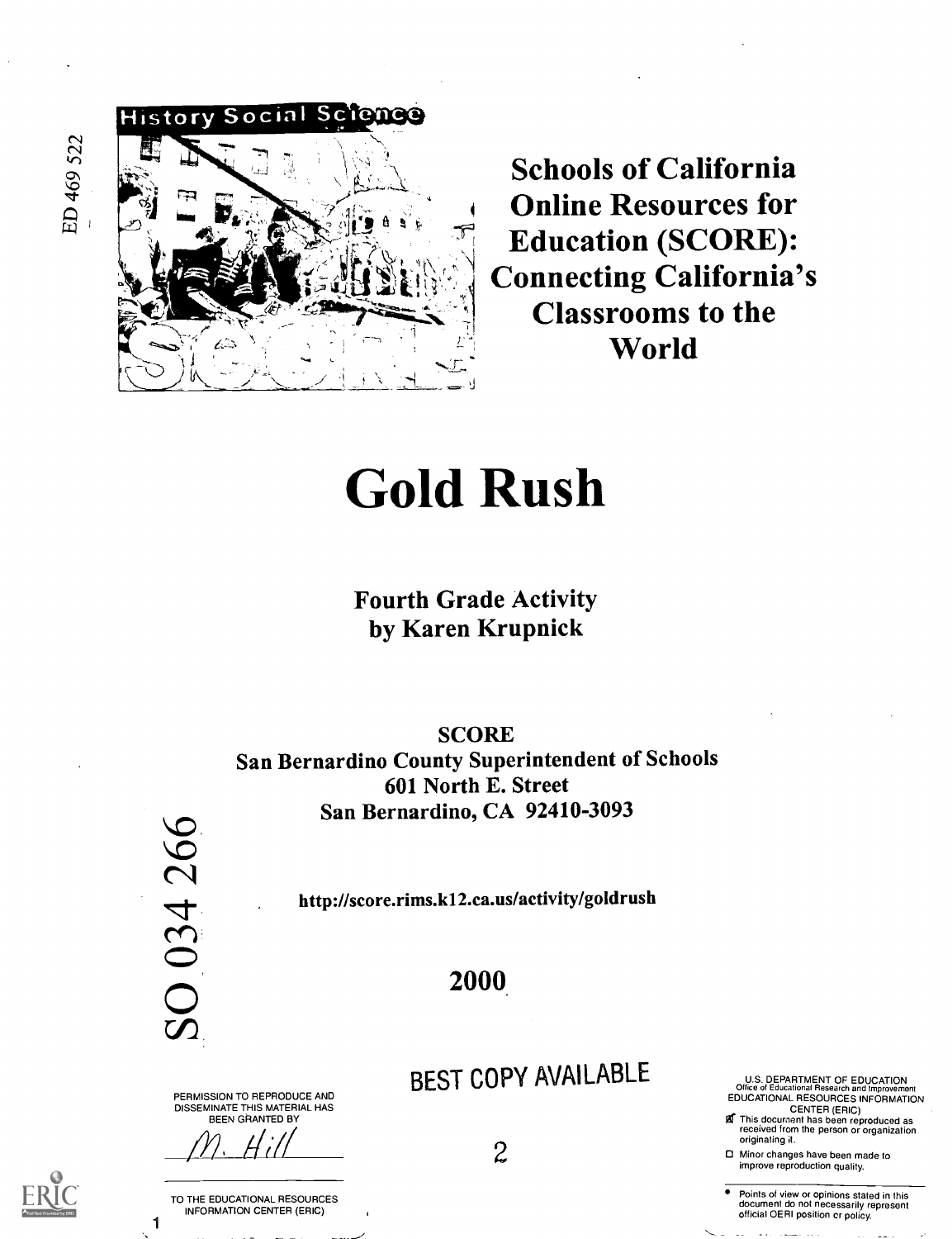

# Gold Rush

The year is 1875. A man fishing in the isolated Trout River of California has just discovered several large gold nuggets. He has reported his findings to the United States government officials. The officials are worried about another Gold Rush like the one in 1849, which was uncontrolled and led to many problems.

They decide to have a competition. The small towns of Sleepyville, Deer Valley, Pinetown and Quiet Gulch all lie along the Trout River. The government offers a generous amount of the tax money that the miners will pay to the town that comes up with the best plan for managing the crowds that will come to the area once the discovery is announced. That town will be designated as the official Boom Town of 1875.

Each town is asked to consider transportation, housing, and providing food and goods for the

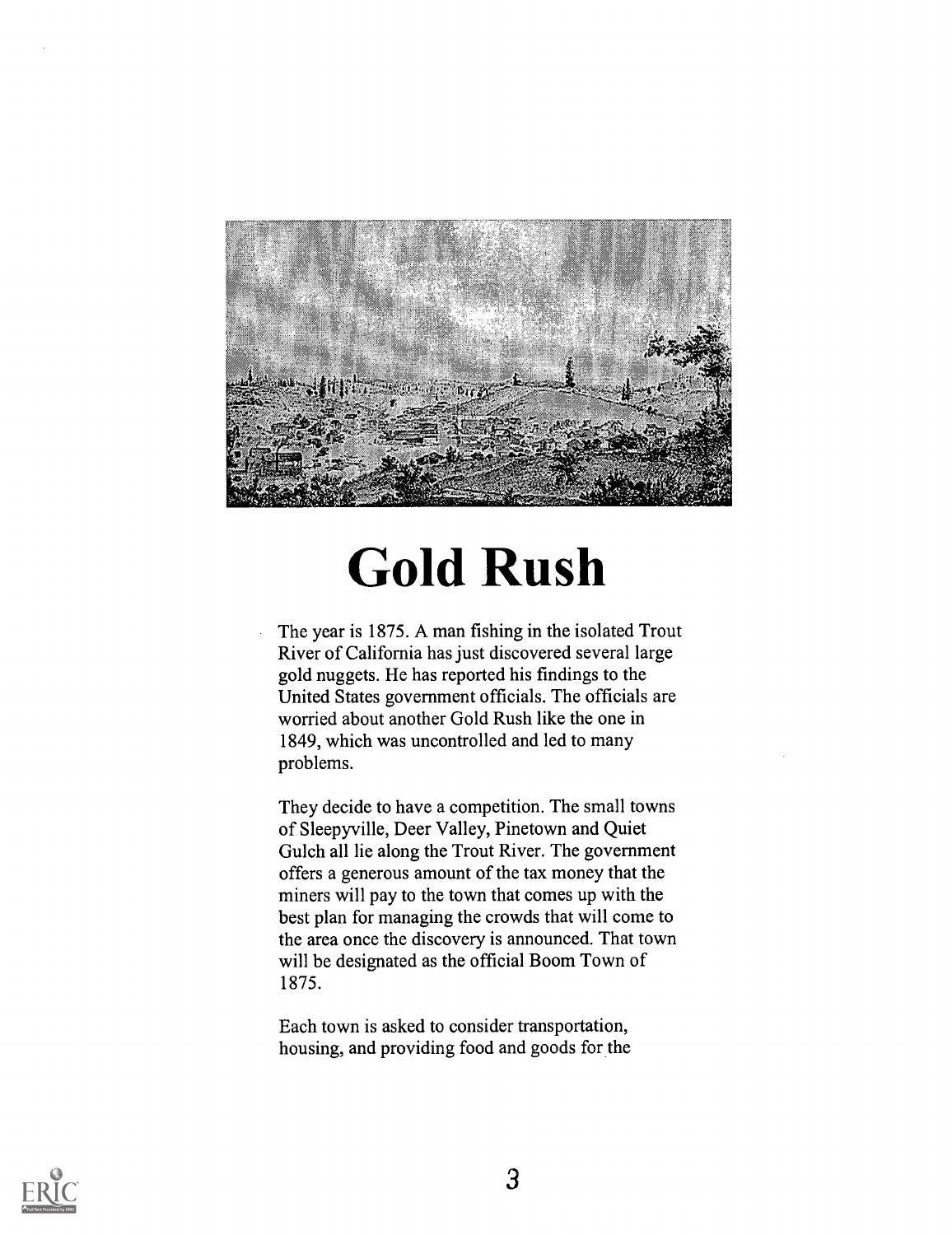arriving miners. Preserving the area's beautiful environment is also important to the people living there, so the plans will have to assure residents that nothing will be changed. Keeping law and order in the area is also an important issue to consider.

A committee from each town will be asked to present their findings to a United States government panel, who will decide where the Boom Town will be established.

### The Task

Committees will be formed from each of the four towns: Sleepyville, Deer Valley, Pinetown or Quiet Gulch. It will be each committee's job to come up with a plan that will successfully solve the problems of the last Gold Rush. In order to do this, you must first find the following information about the Gold Rush of 1849:

- How did the miners reach the gold fields? What problems did this trip cause?
- What did the miners do once they reached the fields?
- What kinds of equipment did they need for mining? What other goods did they need?
- Were there any problems caused by these needs? How did they get the supplies that they needed?
- Did any of the mining cause harm to the environment?
- What kind of problems arose in the mining towns before there were laws? What laws were needed?

Once you have answers to these questions, you will come up with solutions to each of the problems.

Each town's committee must write a convincing argument to present to the U.S. government panel, which will be composed of students or adults who are not part of your class. Your presentations will let them

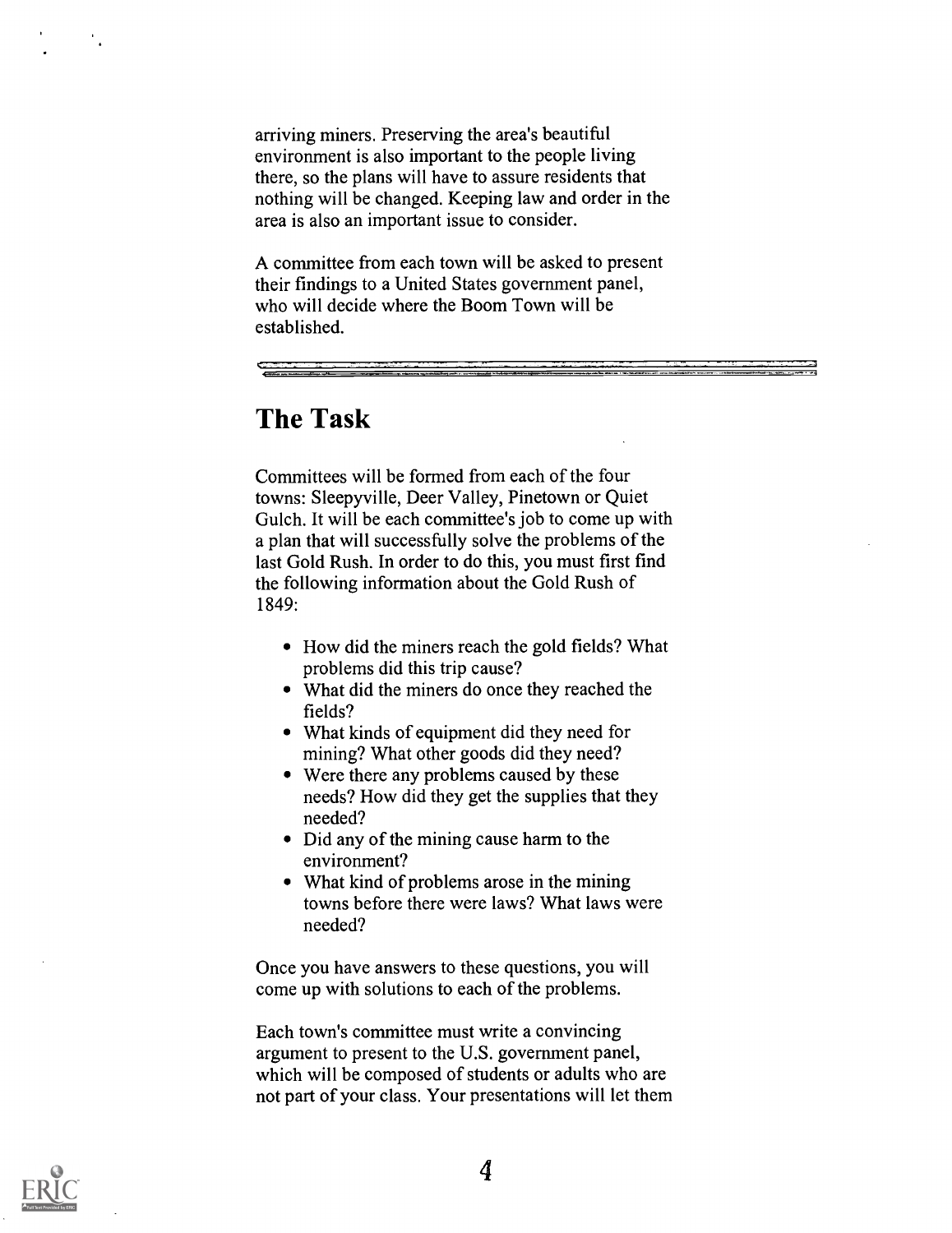know how you intend to solve each of the problems of the past Gold Rush. They will then select the town with the best plan.

In choosing the best plan, the government panel will consider the following issues:

- Have the problems of reaching the gold fields been handled well?
- Have provisions been made for miners to purchase mining supplies as well as food and other essentials?
- Are the plans for housing adequate for all of the miners?
- Has careful thought been given to the problem of law and order?
- Has the committee presented ideas for protecting the environment?

### The Process

Your class will divide into five groups: one for each of the four towns and one for the government committee who will make the decision.

Each town's group will need to make a chart showing each of the following items in a column across the top: transportation to the fields, mining materials, food and other goods, and laws. In the first row under these headings, you will write how these matters were handled in 1849 and the problems that were caused by each. In the second row, list how you think these needs will be met in this 1875 Gold Rush in order to solve the problems of the last one.

It may also be valuable to read about the Gold Rush in Australia to see how they improved on some of the problems of the 1849 California Gold Rush.

You will also need to think about the events that have taken place in the years since the last California Gold Rush. Are there any new kinds of transportation? Have there been changes in the government in

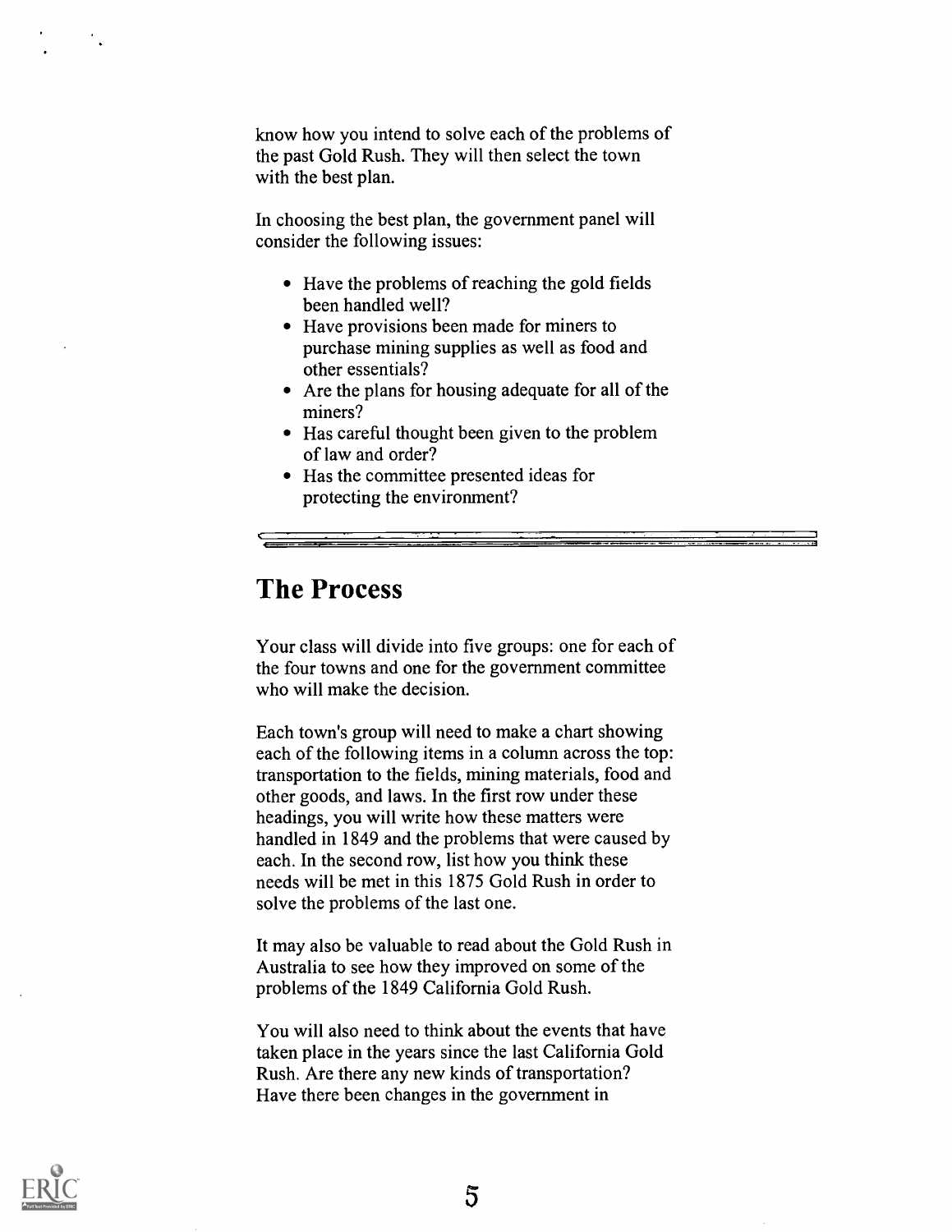California? Will these affect the new Gold Rush?

Make your charts clear and use them as tools to make your presentations to the government panel. They will decide on the best plan based on the committee that has carefully thought out all of the problems and come up with good solutions.

### **Resources**

Your Social Studies textbook will tell you about the problems of the 1849 Gold Rush. There are many books that you will be able to find in the library that will also help.

There are also quite a few Internet sites that will give you valuable information about the last Gold Rush and gold mining. Here are a few:

A Brief History of California's Gold http://www.goldfever.com/goldfever/ghistory.htm#fortune

The California Gold Country: Highway 49 Revisited http://www.malakoff.com/gorh.htm

Sacramento Bee Gold Rush Series http://www.calgoldrush.com/

Discovery of Gold in California by John Sutter

http://www.sfmuseum.org/hist2/gold.html

PBS Documentary: The Gold Rush http://www.isu.edu/~trinmich/home.html

Oakland Museum Exhibit: Gold Fever! http://www.museumca.org/goldrush.html

You might also want to look at this site:



 $\overline{\mathbf{A}}$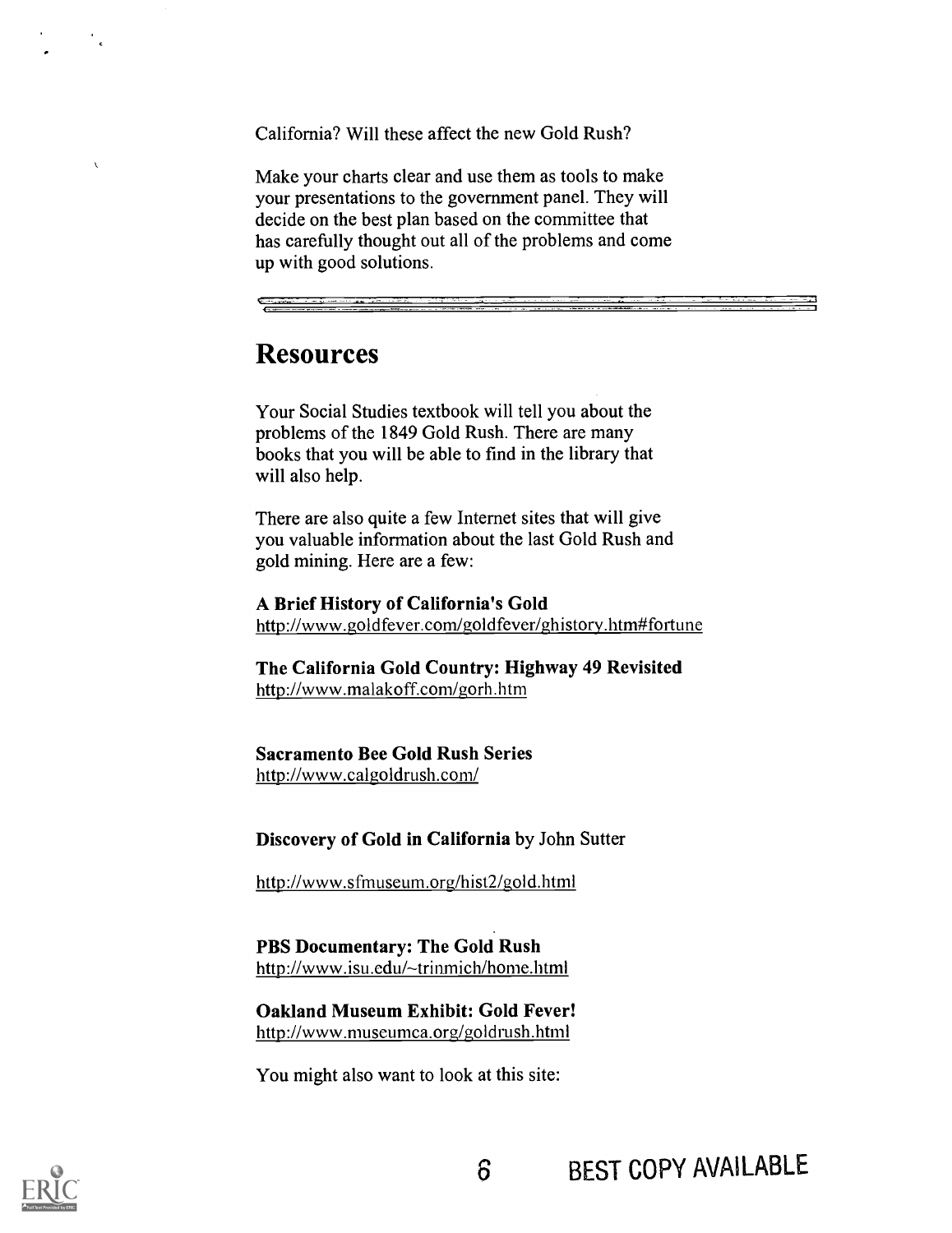### Learning Advice

Within your group, have each member research one of the issues to be evaluated--mining tools, transportation, etc. It is a good idea to take notes on index cards as you work, and then share what you have found before entering it on your chart. Once you have entered all of your information on the chart, practice your presentation to the panel. Have all group members give their ideas about the best way to convince the government representatives that you have solved all of the problems that might come up.

Be sure to consider all of the information that you have found as well as the changes in California since 1849. Remember to include the effects of the mining on the environment in your presentation.

### Evaluation

The presentation must include good information to argue its point on the following topics:

- O Have the problems of reaching the gold fields been handled well?
- O Have provisions been made for miners to purchase mining supplies as well as food and other essentials?
- o Are the plans for housing adequate for all of the miners?
- <sup>o</sup> Has careful thought been given to the problem of law and order?
- o Has the committee presented ideas for protecting the environment?
- The presentation must show excellence in speaking including good stage presence and proper use of language.

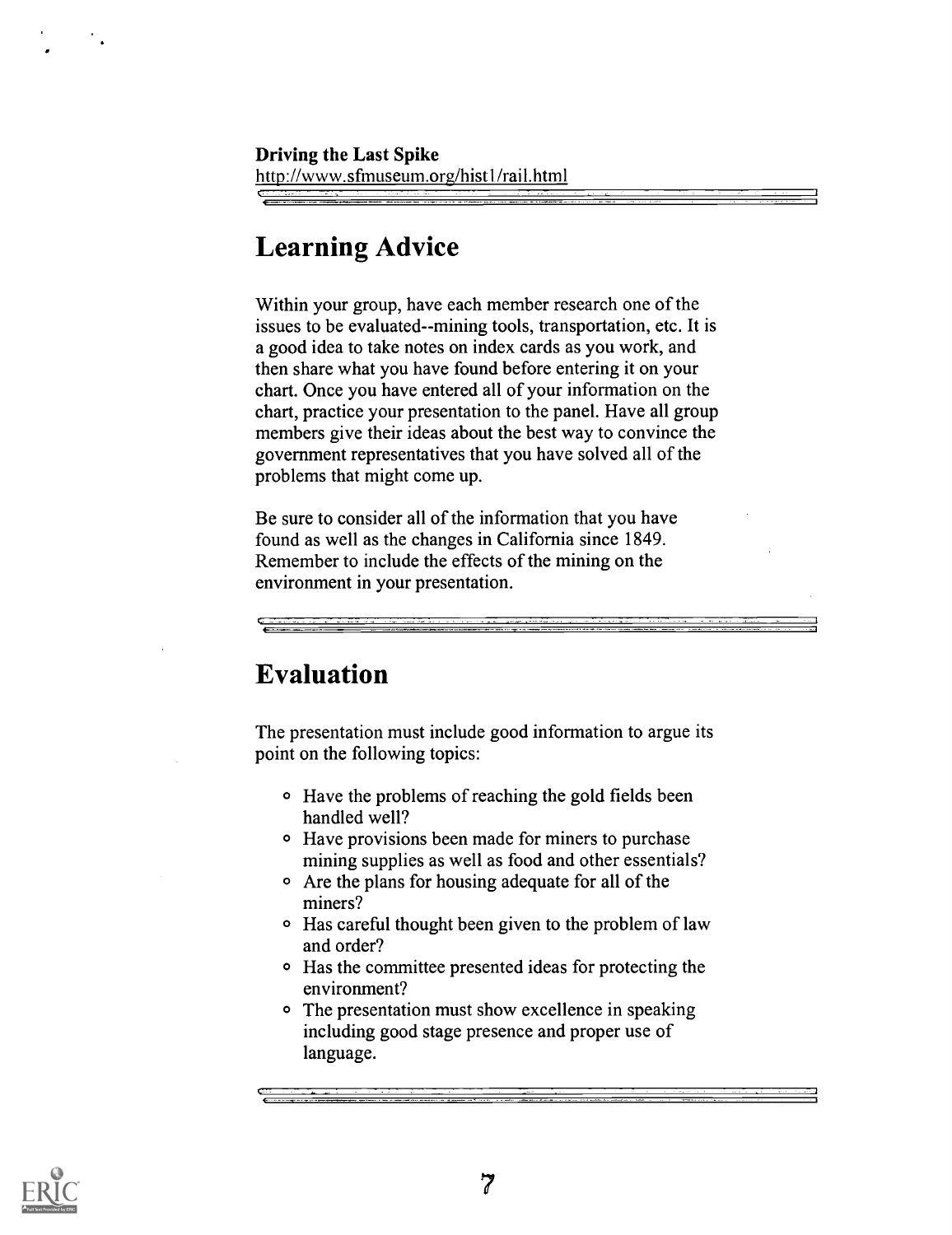### Reflection

Think about your presentation to the government panel.

- What did you do to get the information you needed?
- O What sources were the best? Which were not useful?
- O If you were doing this activity again, what would you do differently?

### Conclusion

c

- Which group made the most convincing argument? Why?
- Which group did not present a convincing argument? Why?

### Teachers Notes

Grade Level: Grade 4, California: A Changing State

#### H/SS Standards, Grade 4

4.3 Students explain the economic, social, and political life of California from the establishment of the Bear Flag Republic through the Mexican-American War, the Gold Rush and California statehood, in terms of:

> 1. the location of Mexican settlements in California and other settlements including Ft. Ross and Sutter's Fort

<sup>o</sup> 3. the effect of the Gold Rush on settlements, daily life, politics, and the physical environment (e.g., biographies of John Sutter...)

4.the immigration and migration to California between 1850 and 1900; its diverse composition, the countries of origin and their relative locations, and the conflicts and accords among diverse groups (e.g., the1882 Exclusion Act)

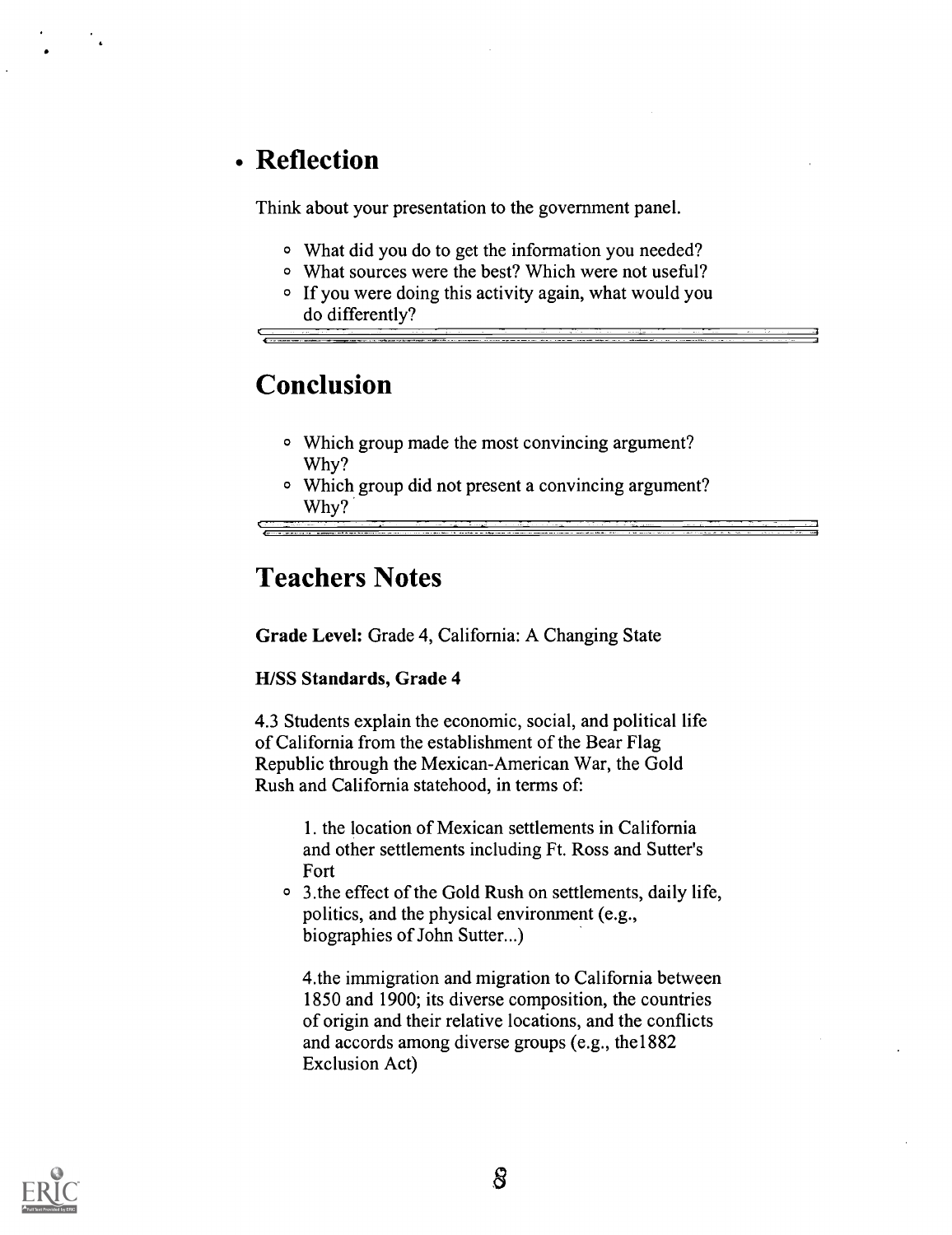#### Lesson Length: about one week

#### Materials Needed:

- 0 Enough butcher paper or poster board for each group
- 0 Markers or crayons for each group

#### Interdisciplinary Connections:

Language Arts Standards Grade 4: Reading Comprehension: Students read and understand grade-level-appropriate material. They evaluate new information and hypotheses by testing them against known information and ideas; compare and contrast information on the same topic after reading several passages or articles; distinguish between cause and effect and fact and opinion in expository text.

Writing Strategies: Students write clear and coherent sentences and paragraphs that develop a central idea. They create a multiple paragraph composition which establishes and supports a central idea; includes supporting paragraphs with simple facts, details, and explanations.

Listening and Speaking Strategies: Students listen and respond critically to oral communication. They speak in a manner that guides and informs the listener's understanding of key ideas.

#### Resources:

Books and Magazines:

Andrist, Ralph K., The California Gold Rush. Mahwah, NJ: Troll Associates, 1961.

Blumberg, Rhoda. The Great American Gold Rush. New York: Scholastic, 1989.

Gold. California Cobblestone, 1997

Gold Rush and the Settlement of California. Encylopedia Britannica.

Johnson, Harper and Anita. The Real Book about Gold. Garden City, NY: Garden City Books, 1954.

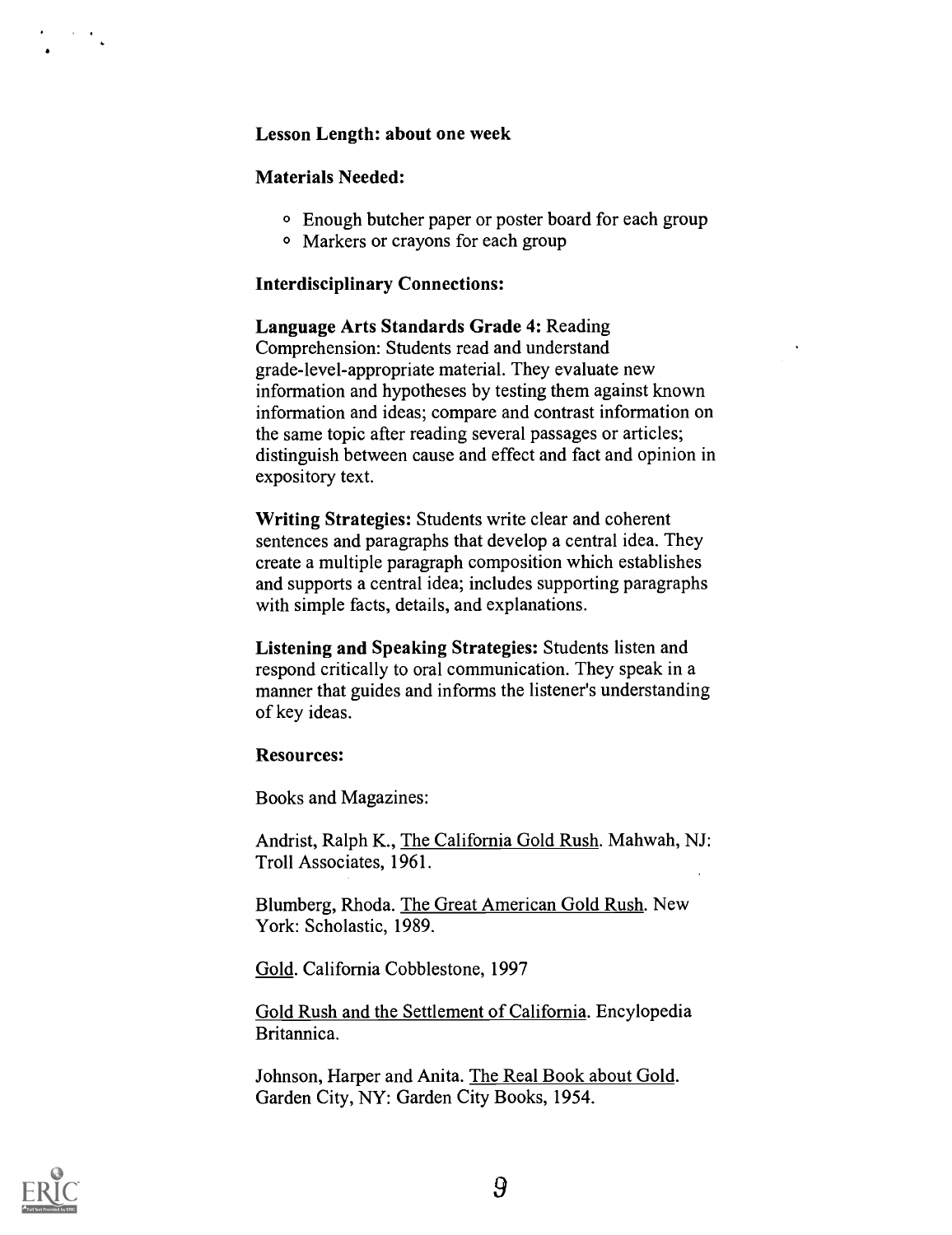Martinez, Lionel. Gold Rushes of North America-An Illustrated History. Secaucus, NJ: The Wellfleet Press, 1990.

Place, Marian T. Gold Down Under: The Story of the Australian Gold Rush. Toronto: Macmillan Company, 1969.

The California Gold Rush. New York: American Heritage Publishing Co., Inc., 1961.

Videos:

California's Gold by Huell Howser

Water Under Pressure

California Companies

Early Mining Days - California Gold Country:

#### Evaluation:

Score the oral presentation by means of a rubic developed by the class. The following elements may be included:

1. Research was complete and related to the point of presentation

#### 2. Used effective visuals or technology

- 3. Oral delivery Persuasive Used proper English conventions Presentation clear, poised, and audible
- 4. Reasoning was sound

#### Adaptations for Special Needs:

Second language students can create supplemental pictures and posters for the presentations, and work with an English speaking student when doing the oral activity.